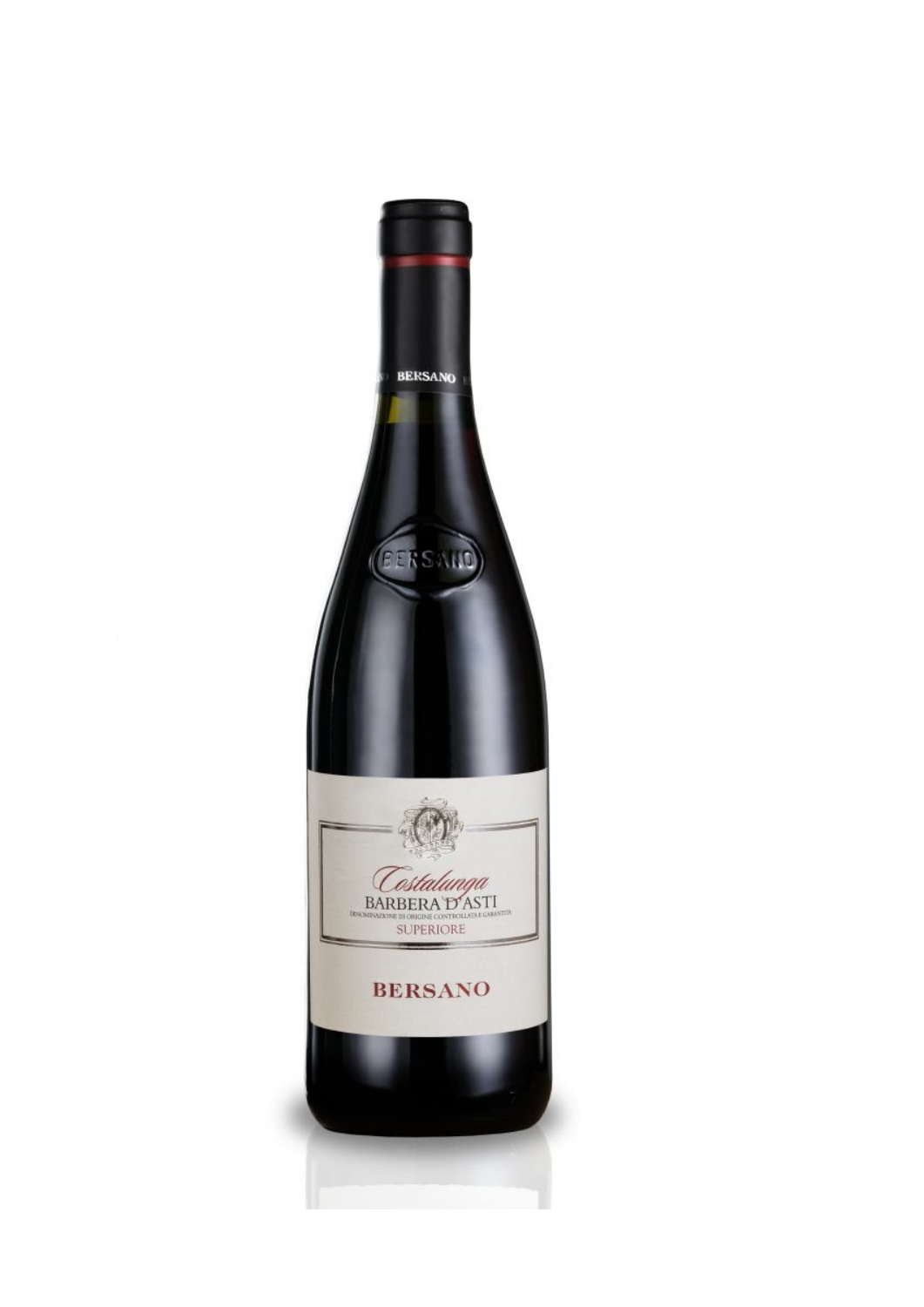# **[Barbera D'asti DOCG Sup.](http://www.bersano.it/eng/prodotto/barbera-dasti-docg-costalunga/) [Costalunga](http://www.bersano.it/eng/prodotto/barbera-dasti-docg-costalunga/)**

# Data sheet

The grapes come from the best areas of the classic production region. The traditional methods of refinement keep the characteristics of freshness and typicity of the variety. **VITIGNO**: BARBERA **SOIL**: CALCARESOUS AND CLAY **HARVEST**: END OF SEPTEMBER **VINIFICATION**: STAINLESS STEEL **REFINEMENT**: 6 MONTHS IN OAK CASKS AND AFTERWARDS IN THE BOTTLE

# Service mode and food pairings

**How to serve**: red wine glass. **Serving Temperature** 16/18°. **Pairings**: Excellent all through the meal, with white and red meat, cheeses. **Longevity**: good longevity. **Size** 75 cl., 50 cl., 150 cl., 300 cl.

### Organoleptic notes

**Colour**: Deep ruby red with hues tending to garnet. **Bouquet**: Intense bouquet with notes of spice, tobacco and eucalyptus. **Taste**: Clean-cut by palate, rich with long finish with pronounced notes of fruit and cocoa.

### Acknowledgments

**VINTAGE 2019 Barbera d'Asti Sup.** VINIBUONI D'ITALIA GUIDA 2022: 4 STARS & "LA CORONA"